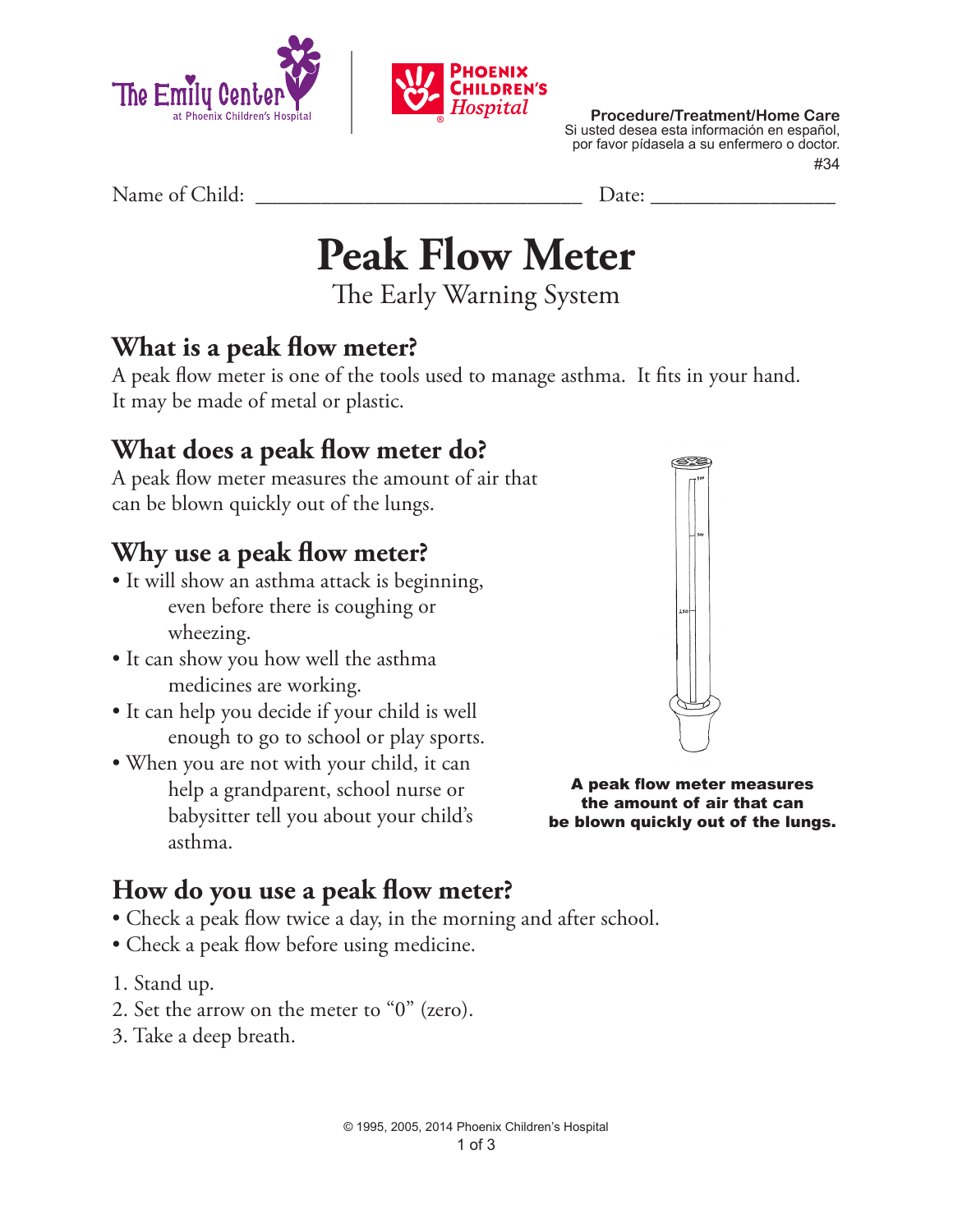- 4. Place your lips tightly around the mouth piece.
- 5. Blow hard and fast.
- 6. Write down the number next to the arrow, so you don't forget it.
- 7. Repeat steps 2 to 6 two more times.
- 8. Decide which of the three numbers is highest. Write the highest number on your **Peak Flow Record** or **Asthma Diary**.

# **Helpful Hints:**



Blow hard and fast.

• Look for any sign of an asthma attack. The peak flow

meter is only one way to measure asthma. Peak flow numbers may drop when there are no other warning signs of an asthma attack. Or, your child may cough or wheeze, while the peak flow numbers stay the same.

- Make sure your child is blowing the right way. Your child may learn how to cheat.
	- By blowing through the tongue, you can get higher numbers.
	- By not blowing as hard as possible, you can get lower numbers.

## **How do I use the peak flow numbers to help my child?**

The doctors and nurses will write an **Asthma Action Plan** for your child. It will set up zones based on your child's peak flow numbers. The zones are named like the colors on a traffic light: green, yellow and red. The numbers will change as your child grows.

#### **Now that you've read this:**

- $\Box$  Have your child show the nurse, doctor, or respiratory therapist how to use the peak flow meter. (Check when done.)
- $\Box$  Tell your nurse, doctor, or respiratory therapist how you would use the peak flow numbers with the Asthma Action Plan. (Check when done.)